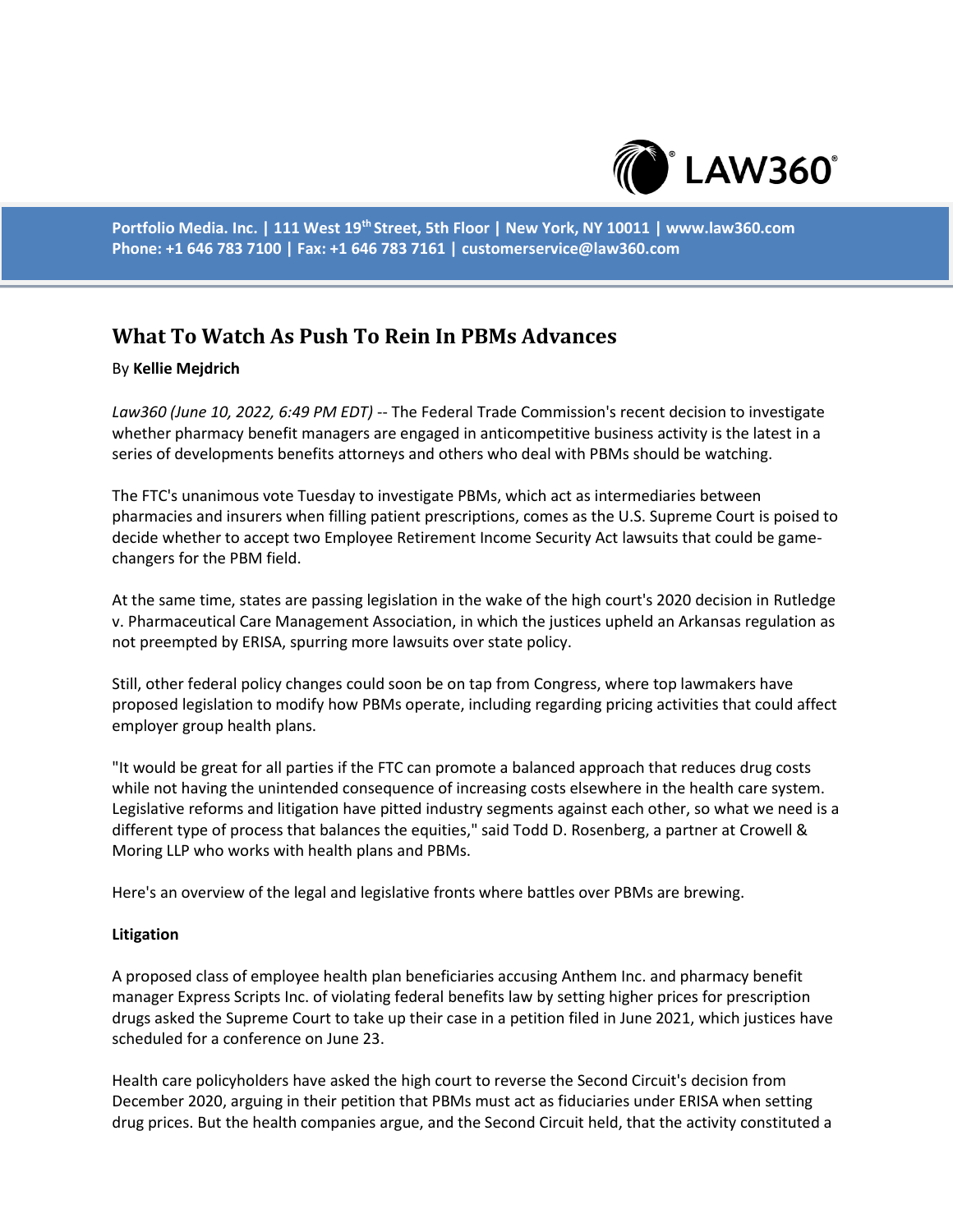business decision exempt from those obligations under ERISA.

James Gelfand, senior vice president for health policy at the ERISA Industry Committee, a group that lobbies for corporations' interests in the benefits realm, said he's closely watching the petition's outcome.

"This case is a prime example of, you have these intermediaries in the market, and the things they do most certainly do have an effect on patients. But is it enough of an effect that they should be held to the standard that they need to be working on behalf of those patients?" Gelfand said.

Still, the federal government told the high court in a brief filed in late May not to take up the case in favor of evaluating the issues afresh in a future lawsuit.

Another major Supreme Court petition involving PBMs is expected in early July after Justice Brett Kavanaugh granted an extension in April for an industry lobbying group to make its case for why the high court should revive its lawsuit, which seeks to invalidate a North Dakota state law regulating the PBM industry in the case Pharmaceutical Care Management Association v. Nizar Wehbi et al.

PCMA, which is a lobbying group for the PBM industry, has asked for more time to petition the high court after the Eighth Circuit denied a rehearing in the case in February. PCMA said the statutes attempt to tamper with benefit plan design, even though ERISA says states should not interfere with that.

The North Dakota laws, passed in 2017, bar pharmacy benefit managers from holding pharmacies to accreditation standards that exceed government requirements, limit their ability to impose performance fees on pharmacies, and regulate the claim-processing fees they can charge pharmacies, among other things.

PCMA had originally won its case in the Eighth Circuit but saw that victory reversed after the Supreme Court ruled in 2020 that ERISA doesn't preempt states' ability to regulate the rates PBMs pay pharmacies.

Gelfand said he's also tracking roughly a dozen cases similar to the Wehbi dispute before the high court in states that have passed their own PBM laws.

"PBMs are all trying to use ERISA as their shields," Gelfand said, referring to ERISA preemption.

A petition in that case is now due July 11.

#### **State Legislative Activity**

Benefits attorneys say they've seen a flood of state legislation attempting to regulate PBMs following the *Rutledge decision* as well as the Eighth Circuit rehearing denial in the Wehbi case, given that both decisions upheld state regulations as not preempted by ERISA.

"Since then, we've seen a lot of states taking action," said Xavier Baker, an attorney at Sheppard Mullin Richter & Hampton LLP who represents group health plans. Baker said he's keeping a close eye on the high court petition in the Wehbi case given the potential impact on state regulations.

Baker said it's possible the FTC study may also result in "increased activity by the states, particularly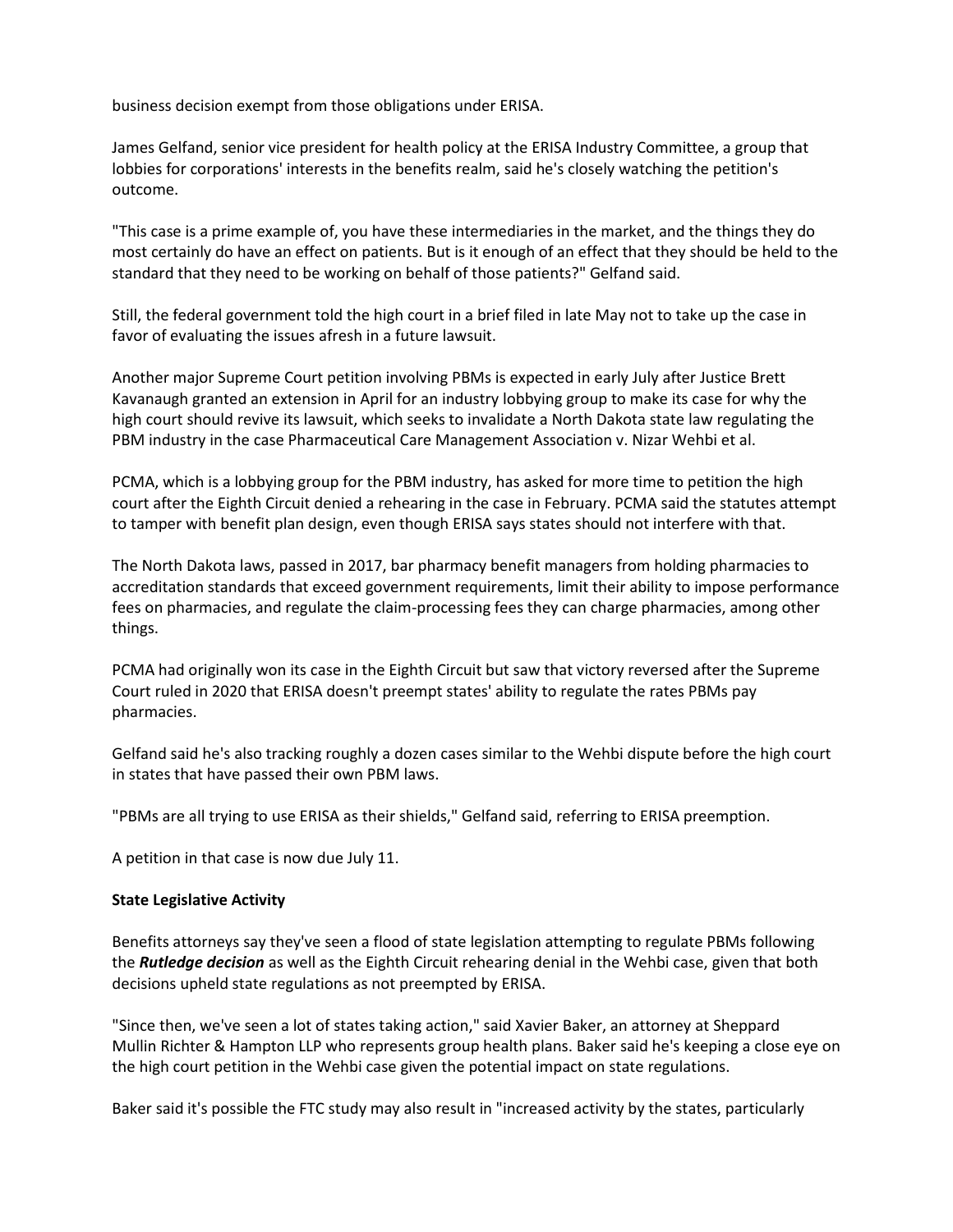post-Rutledge, where there's perhaps less robust preemption."

The National Academy For State Health Policy, a nonprofit advocacy group that tracks PBM legislation nationwide, has tracked more than a dozen state legislatures that have passed bills this year affecting PBMs, up from three states having passed such laws this year that the NASHP tracked in April.

Baker said he's kept an eye on state actions this year, including in Iowa, Michigan, Vermont and New York, which have largely been focused on price transparency as well as disclosure and regulation. Employers and others involved with ERISA health plans should watch those developments, Baker said, as the changes could also end up providing employers with more information about PBMs overall.

Julie K. Lappas, attorney at Hall Render Killian Heath & Lyman PC, said the topics the FTC agreed to investigate on Tuesday "are mirroring what we've seen states begin to regulate with new PBM legislation."

That includes regulations on business practices by PBMs that are now subject to the FTC inquiry, such as clawbacks and fees, steering patients to PBM-affiliated or -owned pharmacies, or reporting on rebates and pricing, she said.

"These are important issues for employers, and really all industry stakeholders — whether it's a pharmacy, a PBM, a health plan — to keep their eye on and consider when they're contracting with one another for services," Lappas said, referring to the FTC inquiry and changes in state law.

Lappas said all the movement on regulation means those working with PBMs may want to "consider adding language to their contracts to give them flexibility to amend their agreements if there is a change in law or regulation."

## **Congress Mulls Changes for PBMs**

Another potential avenue for PBM changes comes from Congress, where lawmakers have introduced legislation aimed at changing how PBMs are allowed to do business, including by giving the FTC more power and authority to regulate them.

Bipartisan legislation, S. 4293, that would broaden the FTC's authority to oversee PBMs and restrict certain pricing practices was introduced in May by Sen. Maria Cantwell, D-Wash., with Iowa Republican Sen. Chuck Grassley signing up as an original co-sponsor. Arkansas Republican Sen. John Boozman, whose state has led the charge in cracking down on PBMs through regulations, joined as a co-sponsor on Cantwell's bill on June 8.

Democratic Rep. Elijah Cummings of Maryland has also sponsored legislation, H.R. 3, instituting new drug-pricing transparency policies that could have a major impact on PBMs. The bill would require the federal government to negotiate the price of the most frequently prescribed drugs under Medicare and require those prices to be offered to private insurers.

The bill would also institute transparency requirements, including reporting obligations, for high-cost drugs and direct the U.S. Department of Labor to study drug prescription costs among group health plans, which could form the basis for future policy changes affecting PBMs.

Lappas said all the activity around PBMs, including in Congress, is also affecting how patients ask about